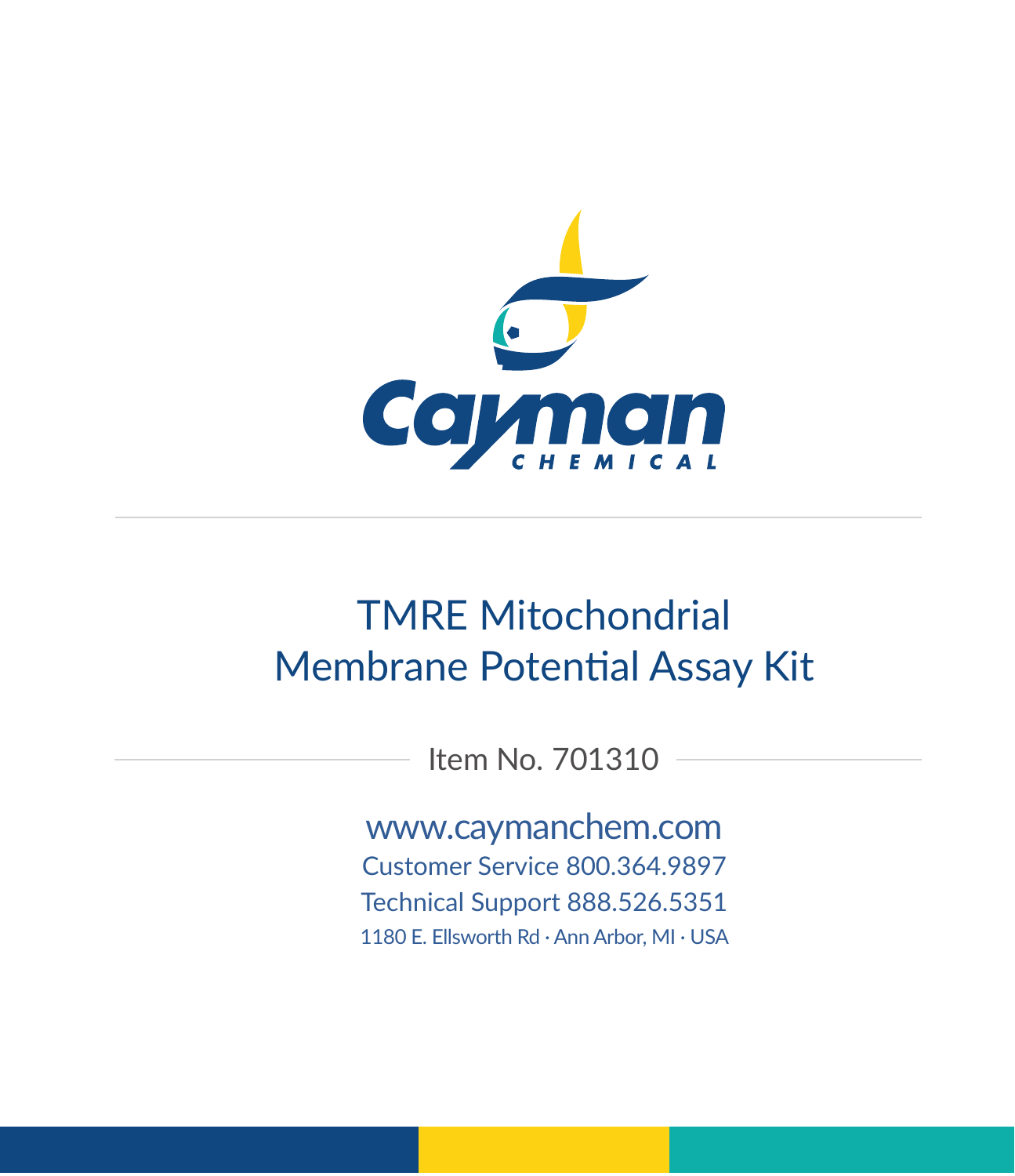### **TABLE OF CONTENTS**

| <b>GENERAL INFORMATION</b>   | 3      | <b>Materials Supplied</b>                               |
|------------------------------|--------|---------------------------------------------------------|
|                              | 3      | <b>Safety Data</b>                                      |
|                              | 3      | <b>Precautions</b>                                      |
|                              | 4      | <b>If You Have Problems</b>                             |
|                              | 4      | <b>Storage and Stability</b>                            |
|                              | 4      | <b>Materials Needed but Not Supplied</b>                |
| <b>INTRODUCTION</b>          | 5      | <b>About This Assay</b>                                 |
| <b>PRE-ASSAY PREPARATION</b> | 6<br>7 | <b>Reagent Preparation</b><br><b>Assay Optimization</b> |
| <b>ASSAY PROTOCOL</b>        | 9      | Performing the Assay                                    |
| <b>ANALYSIS</b>              |        | 12 Calculations<br>13 Performance Characteristics       |
| <b>RESOURCES</b>             |        | 17 Troubleshooting                                      |
|                              |        | 18 Notes                                                |
|                              |        | 19 Warranty and Limitation of Remedy                    |

### **GENERAL INFORMATION**

### **Materials Supplied**

Kit will arrive packaged as a -20°C kit. After opening kit, store individual components as stated below.

| <b>Item Number</b> | <b>Item</b>                    | <b>Quantity/Size</b> | <b>Storage</b>  |
|--------------------|--------------------------------|----------------------|-----------------|
| 601283             | <b>TMRE Dye</b>                | 1 vial               | $-20^{\circ}$ C |
| 701311             | FCCP control (20 mM)           | $1$ vial/25 $\mu$ l  | $-20^{\circ}$ C |
| 10009322           | Cell-Based Assay Buffer Tablet | 3 tablets            | RT              |

If any of the items listed above are damaged or missing, please contact our Customer Service department at (800) 364-9897 or (734) 971-3335. We cannot accept any returns without prior authorization.

> ! **WARNING:** THIS PRODUCT IS FOR RESEARCH ONLY - NOT FOR HUMAN OR VETERINARY DIAGNOSTIC OR THERAPEUTIC USE.

# **Safety Data**

This material should be considered hazardous until further information becomes available. Do not ingest, inhale, get in eyes, on skin, or on clothing. Wash thoroughly after handling. Before use, the user must review the complete Safety Data Sheet, which has been sent *via* email to your institution.

### **Precautions**

**Please read these instructions carefully before beginning this assay.**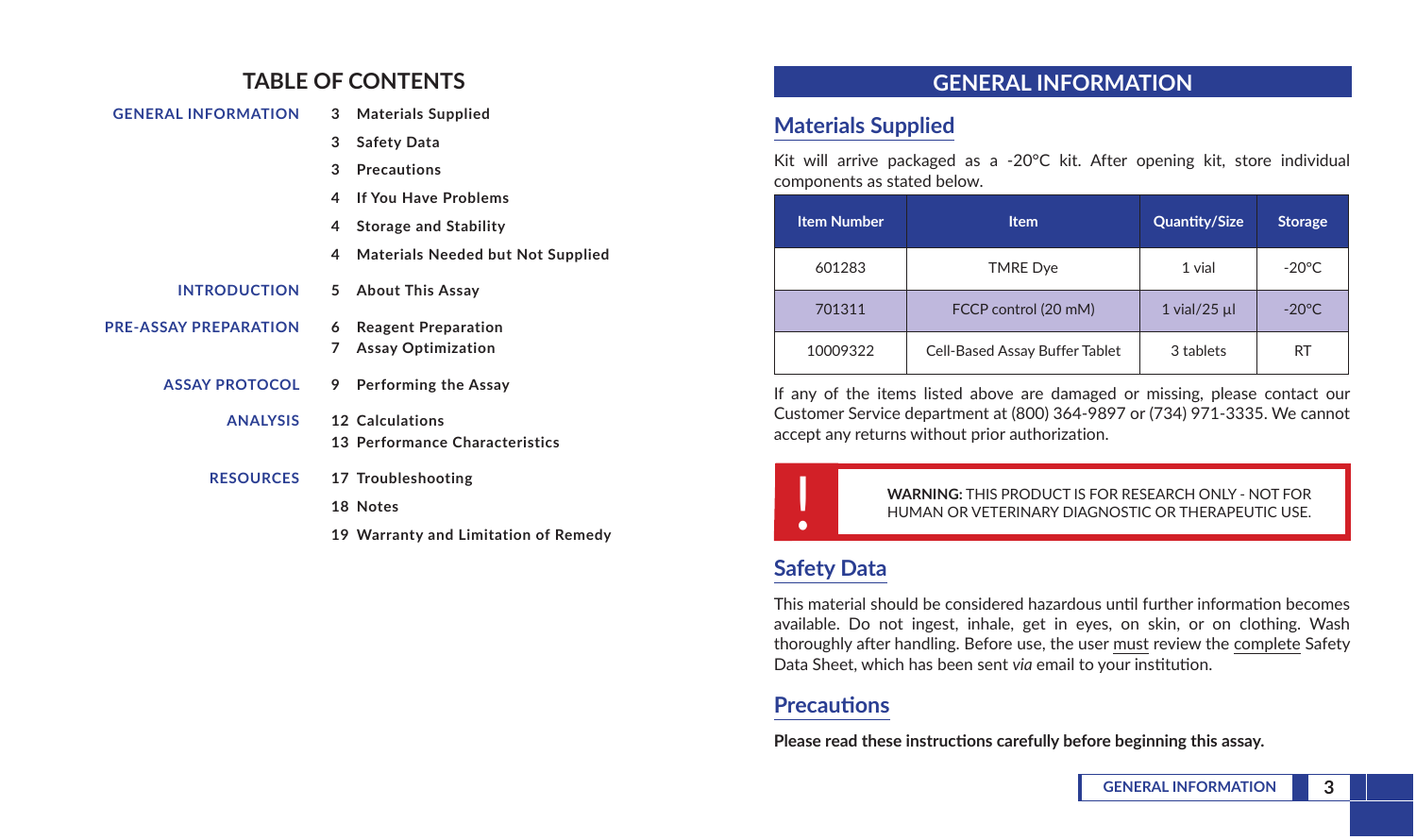### **If You Have Problems**

#### **Technical Service Contact Information**

**Fax:** 734-971-3640

**Email:** techserv@caymanchem.com

In order for our staff to assist you quickly and efficiently, please be ready to supply the lot number of the kit (found on the outside of the box).

# **Storage and Stability**

This kit will perform as specified if stored as directed in the Materials Supplied section, on page 3, and used before the expiration date indicated on the outside of the box.

# **Materials Needed But Not Supplied**

- 1. Microplate assay: Plate reader capable of measuring fluorescence excitation at 530 nm and emission at 580 nm, and a black 96-well tissue culture treated plate with clear bottom.
- 2. Fluorescence microscopy: Microscope with a typical RFP filter set and optically clear tissue culture plates/slides.
- 3. Flow cytometry: Flow cytometer with a PE-compatible channel (488/575 or equivalent) and plates or tubes appropriate for staining, centrifuging and analyzing cells.
- 4. Cells and appropriate culture media.
- 5. DMSO
- 6. Distilled water

# **INTRODUCTION**

# **About This Assay**

Cayman's TMRE Mitochondrial Membrane Potential Assay Kit utilizes tetramethylrhodamine ethyl ester (TMRE), a cell-permeable, cationic dye which accumulates in the mitochondrial matrix based on mitochondrial membrane potential  $(\Delta \psi_M)$ . This assay, which is suitable for high-throughput screening, includes the mitochondrial uncoupler FCCP as a positive control for membrane depolarization. Cells can be analyzed by this kit with fluorescence plate readers, fluorescence microscopes, or flow cytometers.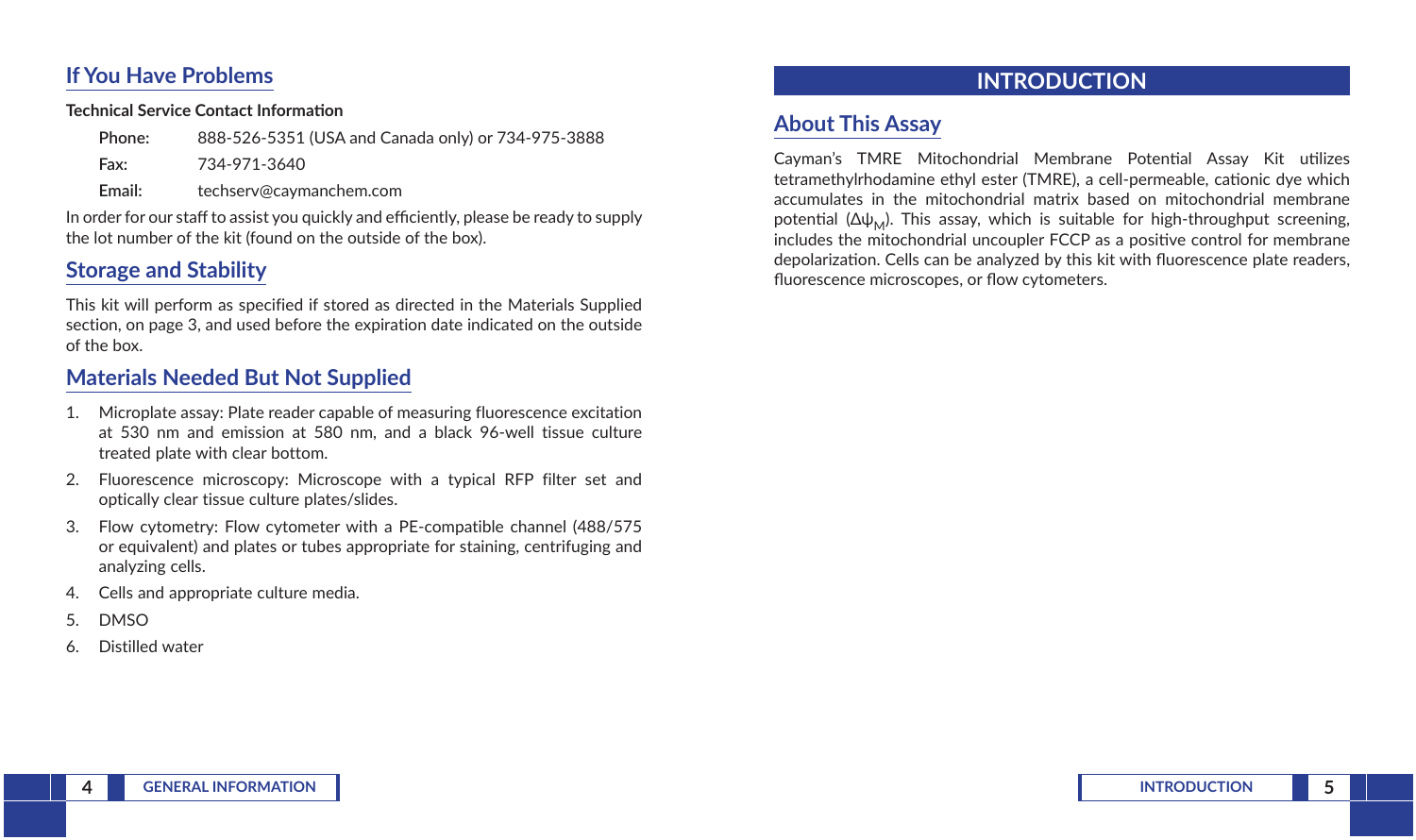### **PRE-ASSAY PREPARATION**

### **Reagent Preparation**

#### **1. Assay Buffer**

Dissolve each Cell-Based Assay Buffer Tablet (Item No. 10009322) in 100 ml of distilled water. Assay Buffer should be pre-warmed to 37°C before use. Unused buffer can be stored at 4°C for one year.

#### **2. TMRE 2X working stock**

Reconstitute the vial of TMRE (Item No. 601283) in 100 µl DMSO to make a 0.5 mM stock. Dilute dye in your cell culture medium to 2X immediately before adding to the cells. Unused stock dye should be aliquoted for storage at -20°C and protected from light. Avoid multiple freeze-thaw cycles. Diluted dye cannot be stored.

*Recommended: For plate reader and imaging assays, the optimal dye concentration (typically between 10 and 250 nM) should be pre-determined in a pilot experiment as described below*

#### **3. FCCP control - (Item No. 701311)**

This vial contains 20 mM FCCP in DMSO to be used as a control for disrupting the mitochondrial membrane potential. Make a 100 µM working stock by diluting 5 µl into 1 ml of pre-warmed Assay Buffer.

#### **NOTE**

TMRE is light sensitive. All staining procedures must be performed without direct exposure to intense light. Therefore, incubations need to be performed in the dark.

### **Assay Optimization**

An optimization experiment should be performed for each cell line to determine the optimal cell seeding density and dye concentration. The fluorescent signal will increase proportionally with cell density until the cells reach confluence. The fluorescent signal will also increase proportionally with TMRE dye concentration until a self-quenching concentration is reached. An example experimental setup is shown below, but cell seeding densities will vary with cell type. Dye concentrations between 5 and 250 nM should be examined. The optimal dye concentration and cell density should produce a signal at least three fold higher than the non-specific binding background without cells. Follow the relevant protocol below for staining and data acquisition.



**Figure 1. Example of an assay optimization plate map for fluorescence plate reader or fluorescence imaging.** Note a wide range of cell densities and TMRE concentrations, including wells with no cells at each TMRE concentration.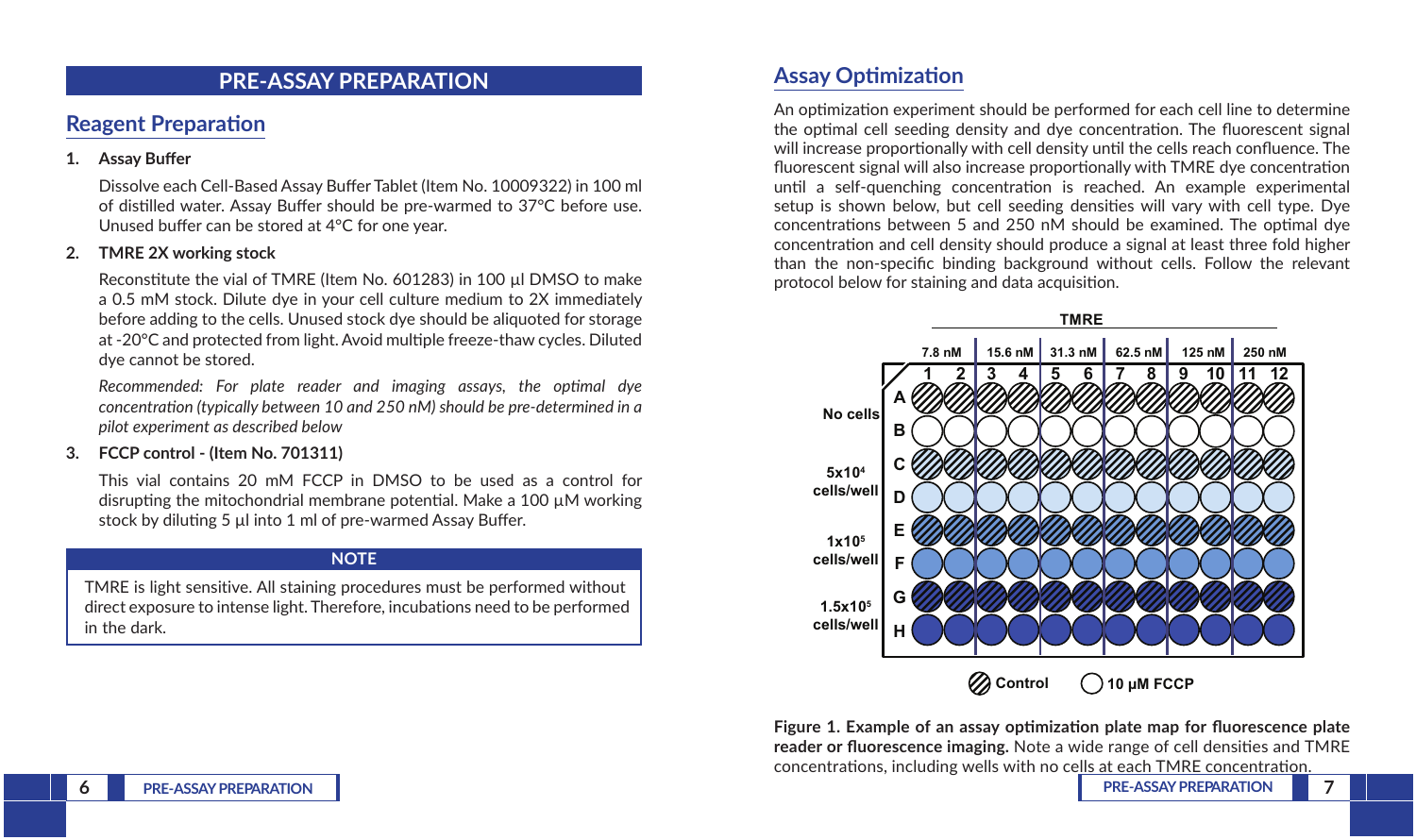

**Figure 2. Sample data from assay optimization experiments.** HepG2 cells were treated with FCCP or control medium for 30 minutes and then incubated with TMRE for 30 minutes as described in the assay protocol. (A) Saturation of signal was observed when HepG2 cells were plated above 150,000 cells per well (50 nM TMRE). (B) At a sub-confluent cell density, TMRE up to 500 nM showed a proportional increase in fluorescence signal indicating there is no observable self-quenching with this range of TMRE dye concentrations

### **ASSAY PROTOCOL**

### **Performing the Assay**

#### **Fluorescence Plate Reader/Fluorescence Microscope**

1. Seed cells in black 96-well clear bottom plate at the pre-determined cell density in 100-200 µl medium per well. Leave four wells without cells. Dispense the same volume of medium only into those blank wells.

*NOTE: Letting the cells sit for 30 minutes inside the hood until they adhere to the bottom of the plate will allow for a more even distribution of cells in the wells.*

- 2. Incubate overnight (or until cells have reached the proper density) using the appropriate culture conditions.
- 3. Dilute and add test conditions as required by your experimental design.
- 4. For FCCP control wells, dilute the 100  $\mu$ M working stock prepared on page 6 1:10 directly into your cell culture medium for a 10 µM treatment, or prepare 10X stocks and add to your culture medium.
- 5. Incubate for 10 to 30 minutes at 37°C.
- 6. Add equal volume of 2X TMRE, determined during the optimization phase and prepared on page 6, to every well in the plate.
- 7. Incubate for 30 minutes at 37°C.
- 8. Aspirate the media and wash the cells gently twice with 200 µl of 1X Assay Buffer.
- 9. Add 100 µl of 1X Assay Buffer to each well.
- 10. Equilibrate the plate at room temperature for 15 to 30 minutes.
- 11. Acquire data:
	- a. Fluorescence plate reader: Read the plate in a fluorescence plate reader (excitation/emission = 530/580 nm).
	- b. Microscopy: Image the cells using typical RFP filter sets.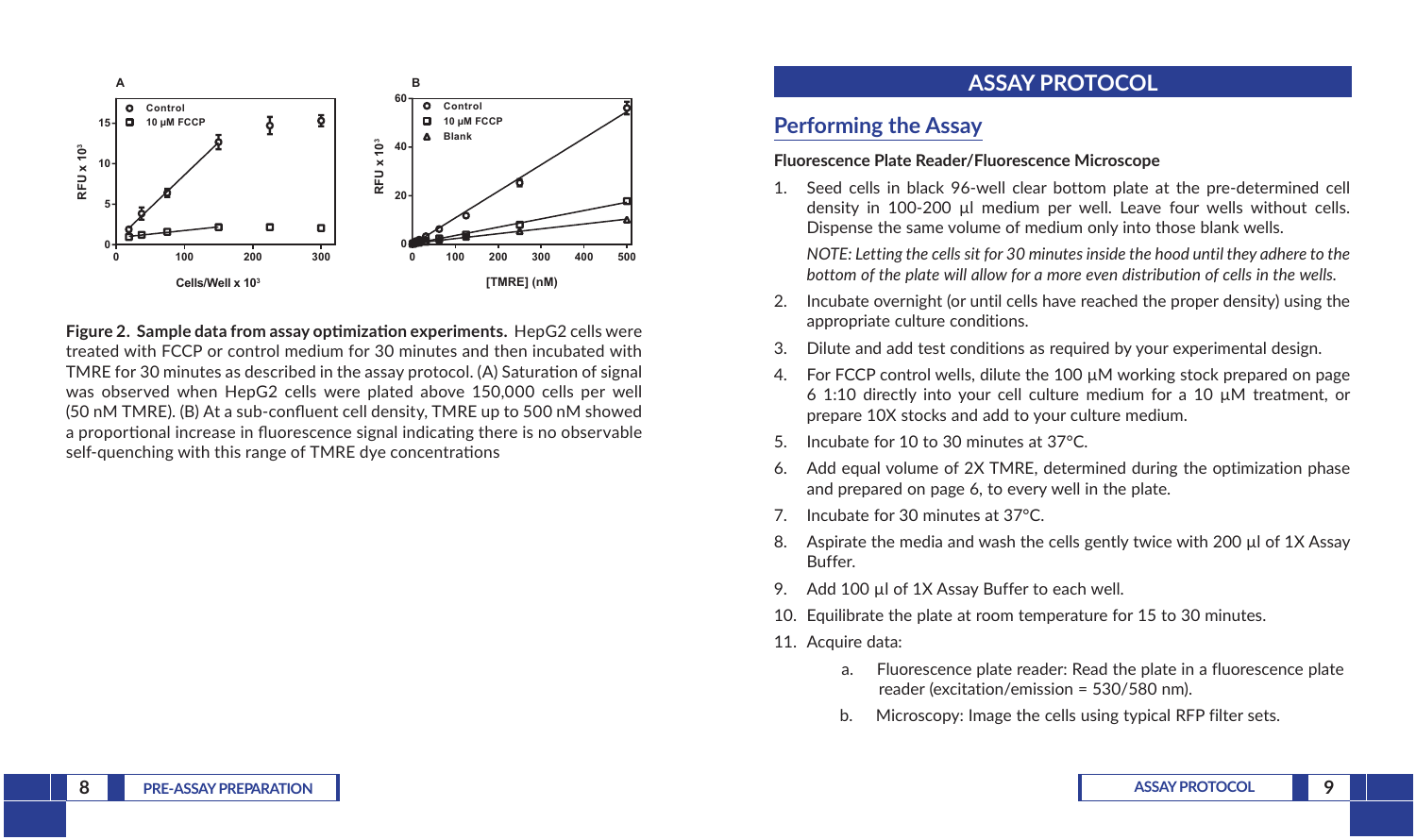#### **Flow Cytometer**

*NOTE: Flow cytometry is an ideal method for evaluating mitochondrial membrane potential in suspension cells or mixed populations.*

- 1. Treat cells as required by your experimental design. Be sure to reserve cells for no treatment and FCCP controls.
- 2. At the end of the treatment period, collect cells into tubes or a v-bottom polypropylene plate for staining at a concentration of  $0.5-5x10^6$  cells/ml.
- 3. For FCCP controls, dilute the 100  $\mu$ M working stock prepared on page 6 1:10 directly into your cell culture medium for a 10 µM treatment, or prepare 10X stocks and add to your culture medium.
- 4. Incubate for 10 to 15 minutes at 37°C.
- 5. Centrifuge at 250xg and aspirate supernatant.
- 6. Resuspend in 100 µl Assay Buffer.

7. Dilute 5 µl of the 0.5 mM TMRE stock into 12.5 ml of Assay Buffer to make a 200 nM (2X) working stock.

*NOTE: Flow cytometry works well with a wider range of TMRE concentrations than other applications, but empirical determination of the optimal TMRE concentration for your cell line may be required.*

8. Add 100 µl 2X TMRE to each well.

*NOTE: If cell surface markers are to be stained, fluorophore-conjugated antibodies may be added to the TMRE dye solution. This protocol is not compatible with fixation for intracellular staining.*

- 9. Incubate at RT for 15 to 30 minutes.
- 10. Centrifuge at 250xg for 5 minutes, aspirate staining solution and replace with 200 ul Assay Buffer.
- 11. Collect data using the typical PE channel on your flow cytometer.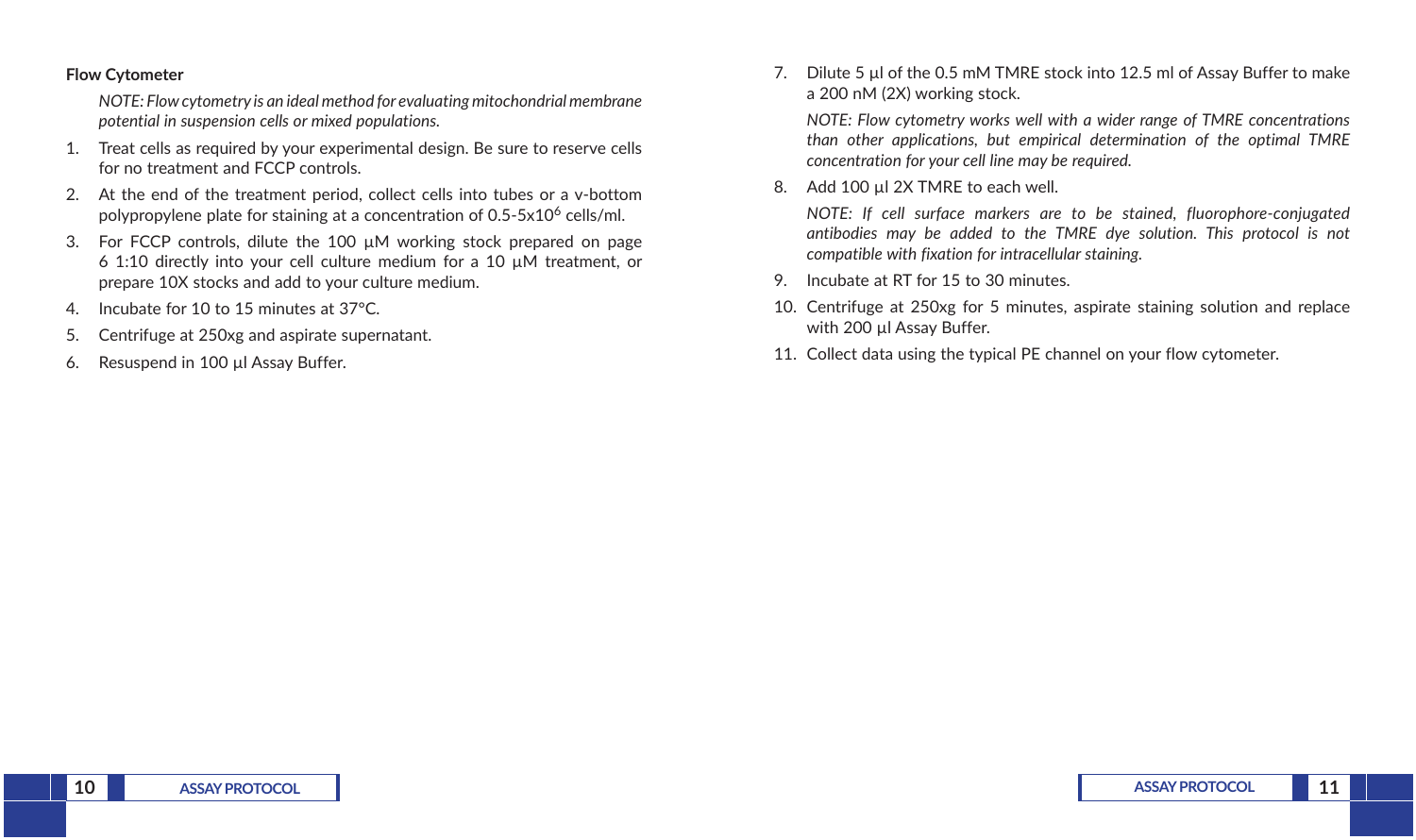### **ANALYSIS**

### **Calculations**

- 1. Subtract the RFU value of the blank wells from all other wells. These values are mainly due to the non-specific binding of TMRE to the polystyrene plate.
- 2. The average value from control (vehicle/untreated) wells can be considered as 100% TMRE uptake.
- 3. The percentage TMRE fluorescent signal relative to the control is calculated using the equation indicated below.

Relative Fluorescence Signal (%) =  $\frac{\text{Sample RFU - Blank RFU}}{\text{Control RFU - Blank RFU}} \times 100$ 

4. To determine an  $IC_{50}$  value for each compound, plot the % fluorescent signal as a function of test compound concentration.

### **Performance Characteristics**

#### **Sample Data**

The data shown below are an examples of data obtained with this kit. Your results will not be identical to these. Do not use these data to directly compare your samples as your results may vary substantially.



Figure 3. A typical concentration response curve for FCCP. HepG2 cells were seeded on a 96-well plate at 120,000 cells/well the day before performing the assay. The assay was performed as described and TMRE at 10 nM final concentration was used in this experiment.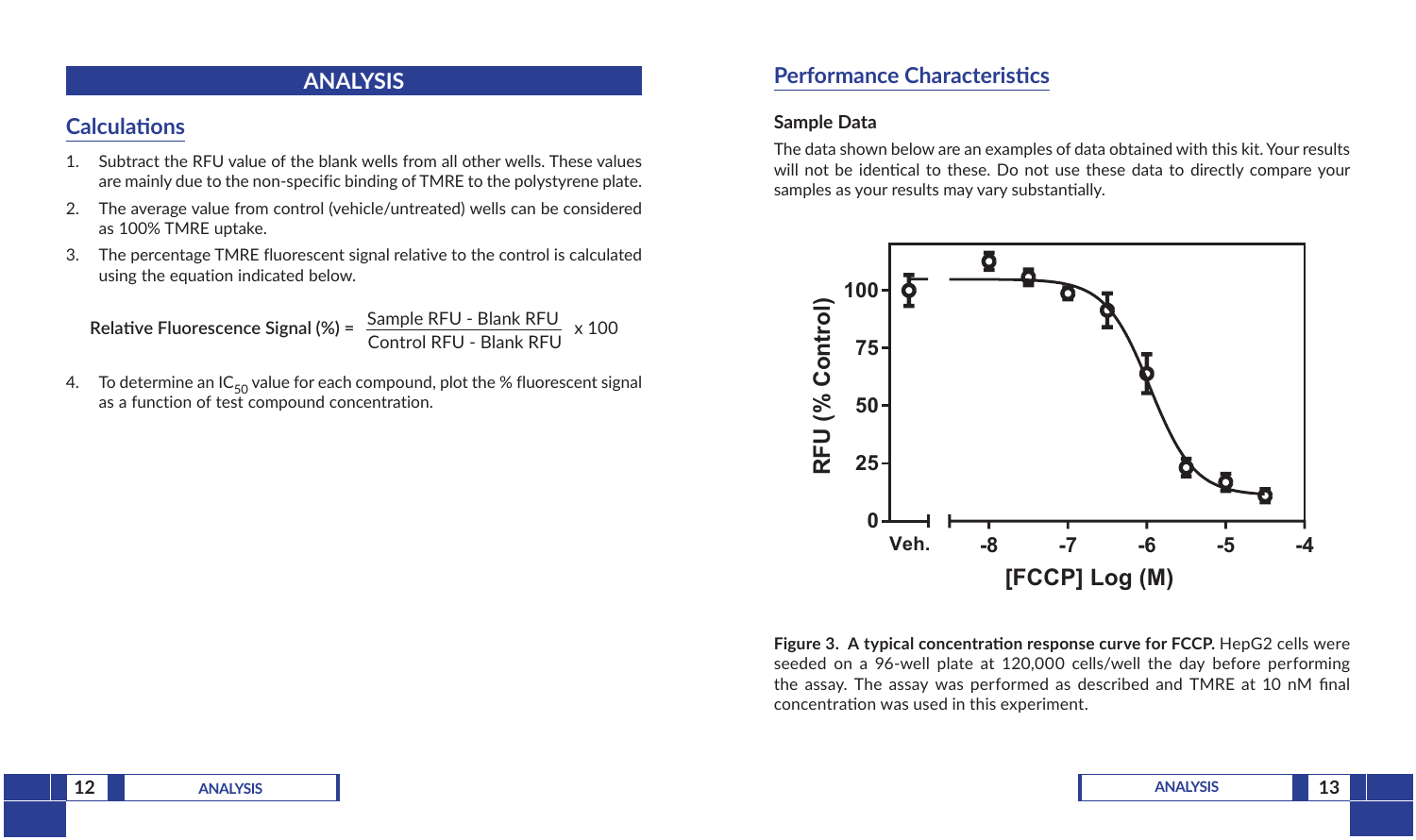

**0 -8 -7 -6 -5 [FCCP] Log(M) ctl Figure 4. Mitochondrial membrane potential can be quantified by imaging.**  H9C2 cells were plated and allowed to grow to about 70% confluence. They were treated with FCCP at the concentrations indicated and stained with TMRE at 25 nM (A, no FCCP and B, 10 µM FCCP) or 100 nM (C) and Hoechst dye (Item No. 600332) as described in the kit booklet. Images were captured using BioTek's Cytation<sup>TM</sup> 5 Multi-Mode Imaging Plate Reader in 3x3 montage at 20X with DAPI and RFP LED/filter sets. The mean intensity of TMRE per cell was



**Figure 5. TMRE fluorescence can be quantified by flow cytometry.** Jurkat cells were treated with serial dilutions of FCCP and stained with the indicated concentrations of TMRE as described in the kit booklet. (A) A representative histogram is shown with untreated cells (blue) and 20  $\mu$ M FCCP treatment (red). Geometric mean fluorescence intensities were calculated and are shown (B) for each TMRE concentration.

quantified using Gen5 software.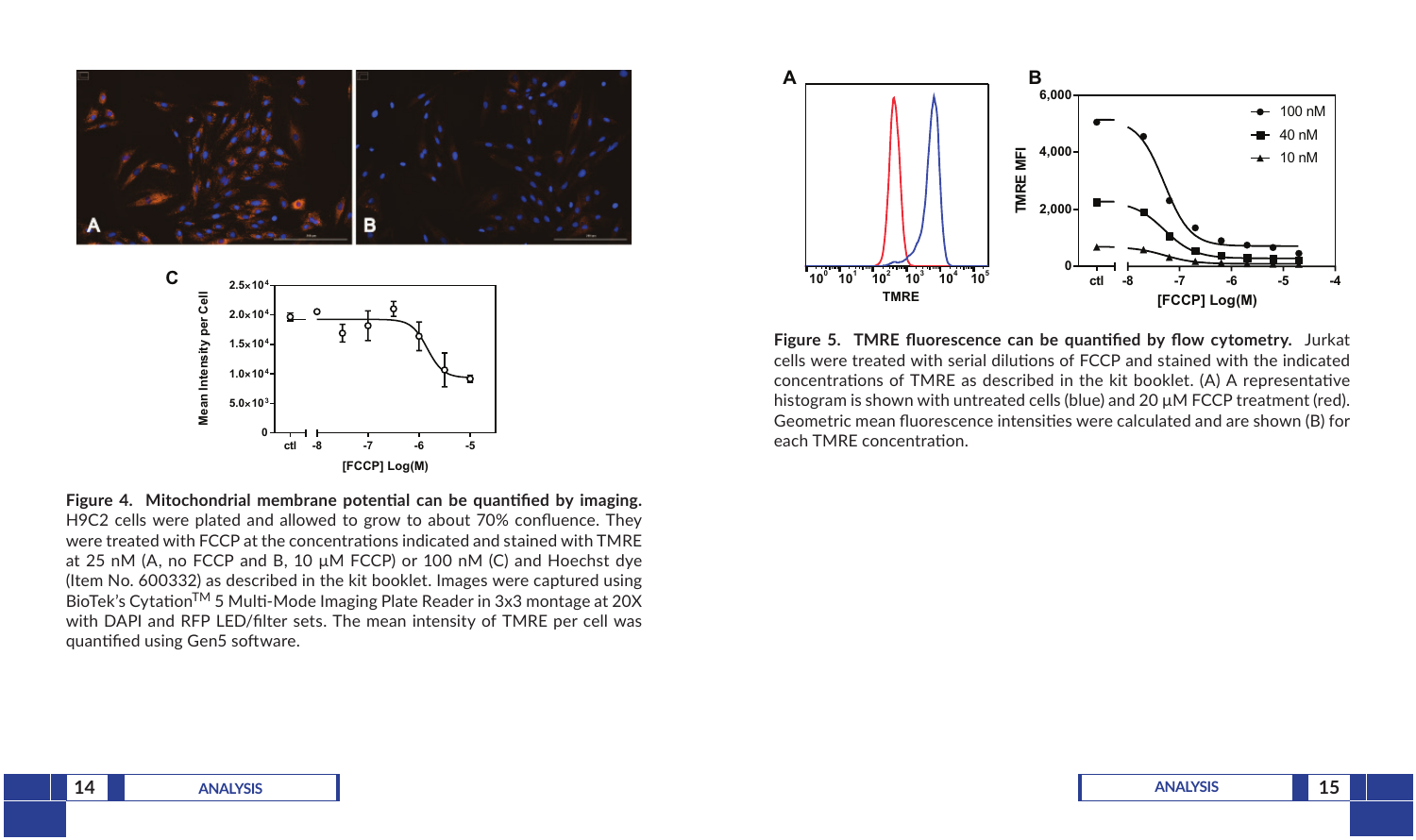

**Figure 6. The kinetics of membrane potential change, as measured by flow cytometry.** Jurkat cells were stained with 100 nM TMRE and run on Miltenyi's MACSQuant X flow cytometer to visualize the time parameter. At the indicated times (arrows), FCCP was added to the final concentrations of 0.1, 1 and 10 µM (left to right). Drop in membrane potential is rapid and dependent on the concentration of FCCP.

# **RESOURCES**

# **Troubleshooting**

| <b>Problem</b>                                                          | <b>Possible Causes</b>                                                                                                                                                                                                                                              | <b>Recommended Solutions</b>                                                                                                                                                                                                                                                                                                                                                                                                                                                               |  |  |
|-------------------------------------------------------------------------|---------------------------------------------------------------------------------------------------------------------------------------------------------------------------------------------------------------------------------------------------------------------|--------------------------------------------------------------------------------------------------------------------------------------------------------------------------------------------------------------------------------------------------------------------------------------------------------------------------------------------------------------------------------------------------------------------------------------------------------------------------------------------|--|--|
| Erratic values:<br><b>Dispersions</b><br>of duplicates/<br>triplicates. | A. Incomplete aspiration or<br>pipetting error<br>B. Cells lost during pipetting<br>C. Bubble in the well(s)<br>D. Uneven distribution or<br>low density of cells<br>E. Insufficient washing after<br>dye loading<br>E.<br>Temperature gradient<br>across the plate | A. Aspirate thoroughly and dispense<br>consistently across the plate<br>B. Pipette slower and angle the<br>pipette tip towards the edge of the<br>well<br>C. Carefully tap the side of the plate<br>with your finger or centrifuge to<br>remove bubbles<br>D. Make sure the cell suspension is<br>homogenous and sufficient cells<br>are seeded on the well<br>Increase the volume or number of<br>F.<br>washes<br>F. Minimize temperature fluctuation<br>of the medium and the cell plate |  |  |
| Weak<br>fluorescence<br>signal above<br>background                      | A. TMRE dye concentration<br>is too low<br>B. Cell density is too low<br>C. Toxicity of test compound<br>D. TMRE dye concentration<br>is too high leading to<br>excessive background and<br>self-quenching<br>E. Cells added to blank wells                         | A. Make sure the dye is completely<br>thawed and diluted properly<br>B. Increase the cell density<br>C. Try lower concentration of test<br>compound<br>D. Lower the concentration of the<br>dye<br>E. Make sure no cells are added<br>to blank well for background<br>subtraction                                                                                                                                                                                                          |  |  |
| Fluorescence<br>signal change<br>over time                              | A. Temperature change over<br>time<br>B. Release of non-specifically<br>bound TMRE dye from the<br>wall                                                                                                                                                             | A. Equilibrate the plate inside the<br>plate reader for 15-30 minutes<br>before scanning<br>Increase the number of washes<br>B.<br>and/or equilibration time before<br>reading                                                                                                                                                                                                                                                                                                             |  |  |